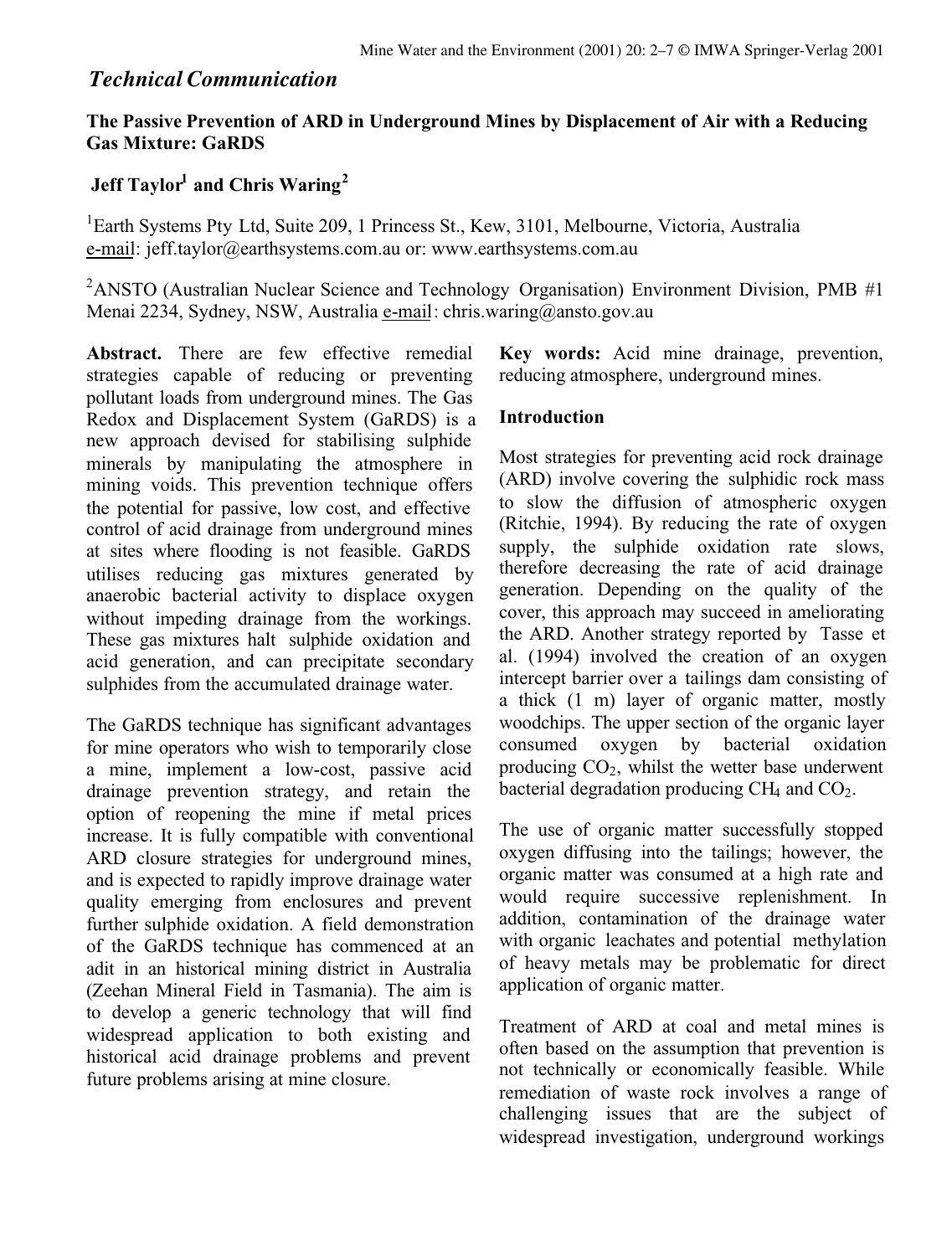receive far less attention. This dearth of viable remedial strategies for underground workings has led to what is a common problem throughout the world today: numerous highly polluting legacies of a previous era of mining with few options for low-cost remediation.

At present, the use of controlled flooding using carefully designed bulkheads capable of holding substantial water pressures is essentially the only option available for improving water quality from underground workings. This approach is very effective in reducing ARD in particular situations, but has a number of disadvantages. For example:

- The risk of catastrophic bulkhead failure is a major deterrent to regulators and mining companies.
- The decision to proceed with a bulkhead requires extensive hydrogeological and geotechnical knowledge of a site. Both investigations are generally time consuming and expensive.
- Flooding cannot be used in all cases because the resulting hydraulic head is too high to permit bulkhead installation in some situations.
- Due to the need for rigorous design specifications, bulkhead installation costs are routinely very high.
- Due to the complexity of natural hydrologic systems, there is no guarantee that bulkheads will be successful.
- Bulkhead installation often leads to multiple point source leakage of ARD, thereby compromising control of drainage.

In situations where mine flooding is not an option, collection and treatment of ARD is the only alternative to pollution at present. Treatment is commonly a high cost option, and is required for tens to hundreds of years. In an attempt to address the dearth of cost effective remedial options for underground workings, Earth Systems and ANSTO have devised a new and highly innovative ARD avoidance methodology that addresses the shortcomings of the flooding approach, and provides a generally applicable, low-cost solution. The Gas Redox and Displacement System (GaRDS) approach separates degrading organic matter from the drainage stream and overcomes potential drainage contamination by dissolved organics. Direct contact between air and degrading organics is also avoided to reduce oxidation losses. This novel approach is based on using the highly reduced gas mixtures generated by natural bacterial degradation of organic matter to passively displace oxygen (i.e. air) from adits, shafts, and the unsaturated fractured rock mass surrounding the subsurface voids. By maintaining highly reducing conditions, the sulphides can be stabilised. The passive displacement of air by a reducing gas mixture does not require any power supply or pumps.

## **Outline of Technique**

Underground mining introduces air directly into zones of sulphide-bearing rock, and the receding water table associated with tunnelling and dewatering causes air to be drawn into fractures within the rock mass surrounding the mine workings. Both of these processes result in dramatically enhanced sulphide oxidation. The oxidation products are subsequently dissolved by infiltrating rainwater, and acidic and metal-rich water collects in the underground voids and exits from adits.

The flooding of underground mines via bulkhead installation aims to return groundwater to premining levels and thereby minimise further sulphide oxidation. GaRDS aims to passively displace air from the mining voids and fractured rock mass above the water table by introducing biogas to the mine once all shafts and adits have been closed. The biogas is comprised of carbon dioxide and methane  $(CO_2$  and  $CH_4$ ) produced by anaerobic bacteria breaking down crude organic matter. This is the same process that produces landfill gas from putrescible waste at municipal landfills. A range of different types of organic matter will be suitable, and it may be possible in some situations to find synergies with the waste disposal strategies of local communities (sewage and/or putrescible waste handling). GaRDS works in two ways, physically displacing oxygen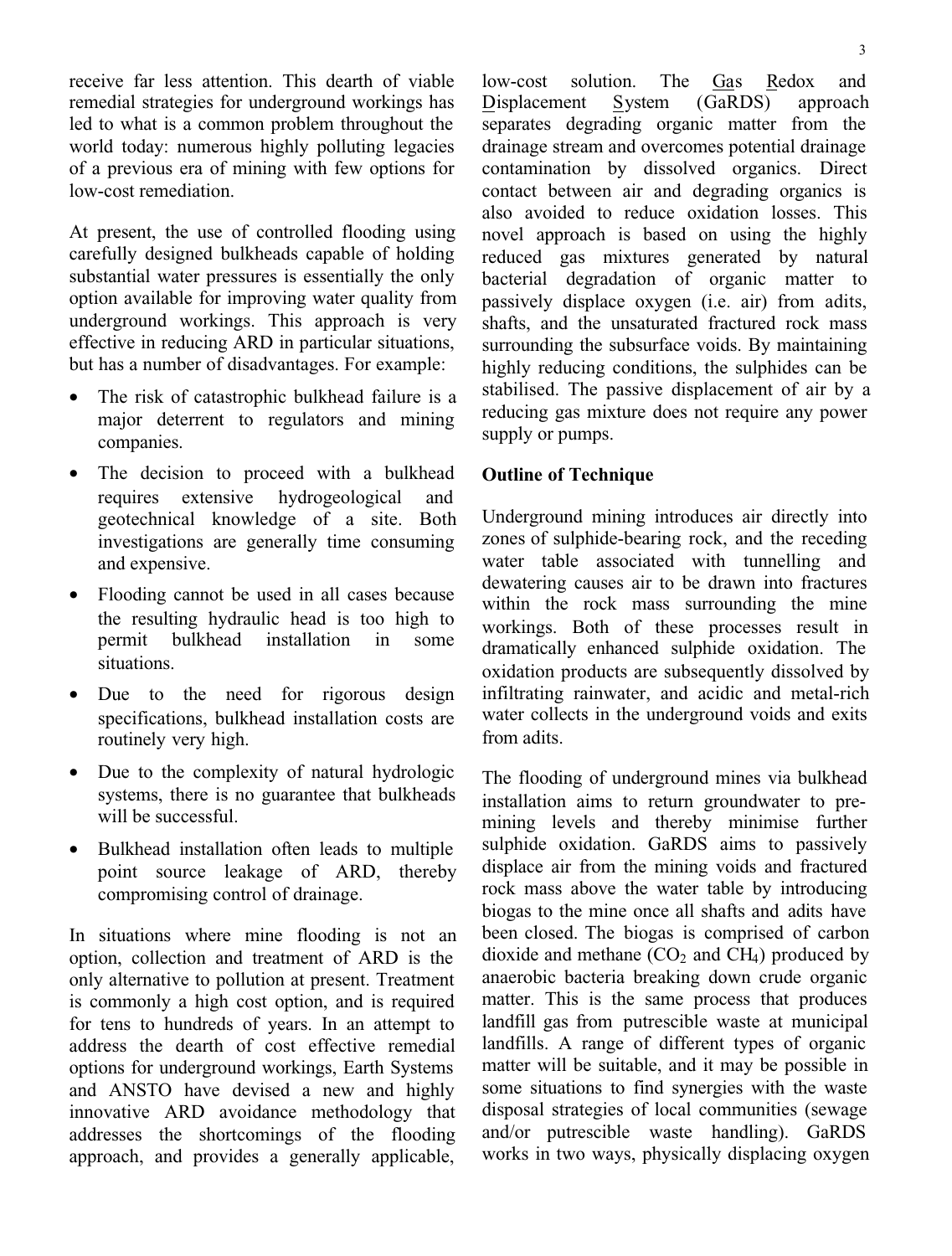and chemically reversing the acid-generating reactions and stabilising the acid-producing minerals.

As a first step, all man-made exits (e.g., adits, shafts, drillholes, etc.) must be sealed with lowcost barriers displaying low gas permeability to dramatically lower gas diffusion into or out of mine workings. At the topographically lowest exit to the mine workings, a barrier configuration will allow all drainage out, whilst the mine remains substantially sealed to gas flow.

As  $CO<sub>2</sub>$  and  $CH<sub>4</sub>$  gas production progresses, oxygen and nitrogen initially contained within underground workings will be expelled through fractures in the unsaturated zone. This will eventually lead to a situation where the atmosphere within the voids and rock fractures is almost exclusively  $CO_2$  and CH<sub>4</sub> (i.e.  $CO_2 \approx 49\%$ ,  $CH_4 \cong 49\%$ , residual gases will include: CO, H, H<sub>2</sub>S, NH<sub>3</sub>, N<sub>2</sub>, O<sub>2</sub>, C<sub>2</sub>H<sub>6</sub>...etc). Eventually, it is expected that small volumes of both  $CO<sub>2</sub>$  and CH4 will evolve from the fractured rock mass at the ground surface. Under these circumstances, oxidation of sulphides in the unsaturated zone and mining voids will have been effectively terminated. The relatively high density of  $CO<sub>2</sub>$ will ensure that oxygen is effectively displaced from all accessible voids and fractures.

In most settings, sulphide oxidation at mine sites is controlled by ambient oxygen concentrations. The key oxygen source is air, and other components of air are effectively inert with respect to sulphide oxidation. This is not the case with the system proposed here. GaRDS generates gases that are not inert with respect to either oxygen or sulphides. For example, CH<sub>4</sub> can react with oxygen to produce  $CO<sub>2</sub>$ , and  $CO$  can react with oxygen to produce  $CO<sub>2</sub>$ . Minor concentrations of H2S will also be a potential oxygen consumer, further lowering trace amounts of ambient oxygen to stabilise sulphides.  $H_2S$  is also expected to encourage the precipitation of secondary pyrite by reacting with available aqueous ferrous iron.

#### **Geochemistry of the GaRDS Approach**

The general equilibrium depicting the oxidation of iron sulphide is as follows:

$$
FeS_2 + 3.5 O_2 + H_2O = Fe^{2+} + 2 SO_4^{2-} + 2 H^+
$$

The GaRDS approach is to remove oxygen from this equilibrium, and thereby prevent it from proceeding. Although acid products formed prior to oxygen displacement will take some time to be flushed through the fractured rock mass and mine voids, no further sulphide oxidation will occur when the reducing gas mixture dominates the mine environment.

The Eh-pH diagram (Figure 1) depicts the Fe-S-C-O-H system at 25°C, and is a good model for the key components of an ARD environment. **SYSTEM Fe-S-C-O-H at 25°C**



**Figure 1.** An Eh-pH diagram for the Fe-S-C-O-H system at 25°C. Log a  $Fe^{2+} = -4.0$  and log a  $SO_4^{2-}$  $=$ -3.0. The  $CO<sub>2</sub>$  (g)-CH<sub>4</sub> (g) boundary and the siderite field are based on an atmosphere comprising approximately  $0.5$  bars  $CO<sub>2</sub>$  and  $0.5$ bars CH4 partial pressure.

Carbon is included in the system to model the impact of the reducing gas mixture. The  $CO<sub>2</sub>$  -CH4 boundary is shown to demonstrate that an atmosphere dominated by equal partial pressures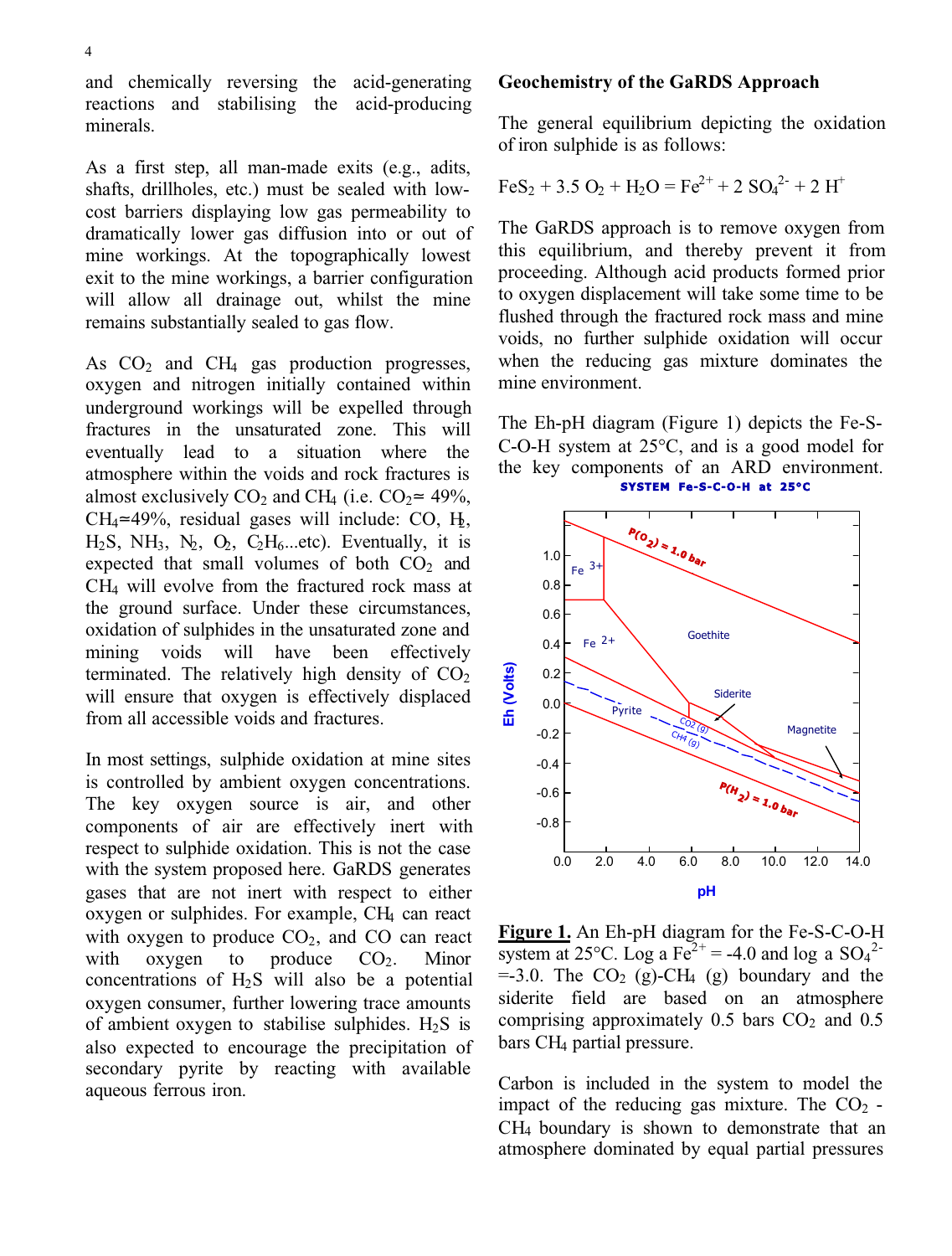(0.5 bars) of these gases lies in the stability field of pyrite. Pyrite and other metal sulphides will remain completely stable in the presence of the reducing gas mixture. Maintaining low mine-void oxygen concentrations with a reducing gas mixture is the critical feature essential for the success of a GaRD System.

## **Short Term Water Quality Issues**

A by-product of pyrite oxidation and acid generation that remains in some underground workings is ferric hydroxide precipitate. This compound forms as soluble ferrous iron undergoes oxidation when mine water reacts with atmospheric oxygen. Soluble sulphate initially complexed with the ferrous iron leaves the underground workings as dissolved sulfate. The residual ferric hydroxide, although not present at all sites, is expected to have a minor impact on discharge water quality after a GaRD System is implemented. This impact is expected to continue until the ferric hydroxide is completely mobilised or converted to another iron compound.

Stored ferric hydroxide in the mine voids will be reduced to soluble iron by  $CH_4$  and  $H_2$  and some may be transported from the workings in the decant water. Such processes may be represented by the following reactions:

Fe(OH) 
$$
3 + CH_4
$$
 (aq) = Fe<sup>2+</sup> + CO<sub>3</sub><sup>2</sup> + 3.5 H<sub>2</sub>  
Fe(OH) $3 + 2 Fe^{3+} + 1.5 H_2 = 3 Fe^{2+} + 3 H_2O$ 

Some of the aqueous ferrous iron will be immobilised within the mine void as siderite  $(FeCO<sub>3</sub>)$  as gaseous  $CO<sub>2</sub>$  reacts with water containing elevated iron concentrations:

$$
CO_2 + H_2O = HCO_3 + H^+ = H_2CO_3
$$
  
\n $Fe^{2+} + HCO_3 = FeCO_3 + H^+$ 

$$
Fe^{2+} + CO_2 + H_2O = FeCO_3 + 2 H^+
$$

It is possible that elevated ferrous iron concentrations will exit underground workings until all of the ferric hydroxide stored in the workings from past sulphide oxidation has been consumed (i.e., converted to siderite or mobilised

from the workings in the decant water). At sites with considerable stored ferric hydroxide, a pond may be required near the adit exit to precipitate and store iron bearing precipitates that form as the solution reacts with air.

Slightly acidic water is expected to form within a mine void due to carbonic acid formation  $(H_2CO_3)$ . The drainage water will rapidly evolve  $CO<sub>2</sub>$  (i.e. degas) as it exits the mine, and will consequently become less acid or even slightly alkaline. This process will also assist the precipitation of any iron that is mobilised.

## **Predicted Benefits of GaRDS**

There are several advantages to the proposed GaRDS technique relative to the installation of bulkheads. These include:

- Long term minimisation or prevention of acid drainage from underground workings.
- No large-scale pre-feasibility investigation required.
- Rapid and low-cost to install.
- Very low recurrent costs, especially relative to conventional chemical treatment systems.
- Can be applied to most underground workings or portions thereof that cannot be flooded.
- Minimal risk associated with operation.
- Remediation is passive and potentially selfhealing.
- Only a small mass of degrading solid organic matter is required to fill (non- floodable) airspace (ie. adit + shaft + fracture volume) due to solid to gas conversion.
- In some cases, the GaRDS approach could be combined with sewage disposal strategies.
- Reprecipitation of metal sulphides likely at some sites.
- Performance of the system can be judged by the quality of the water emanating from the workings (e.g., total acidity over time will decrease).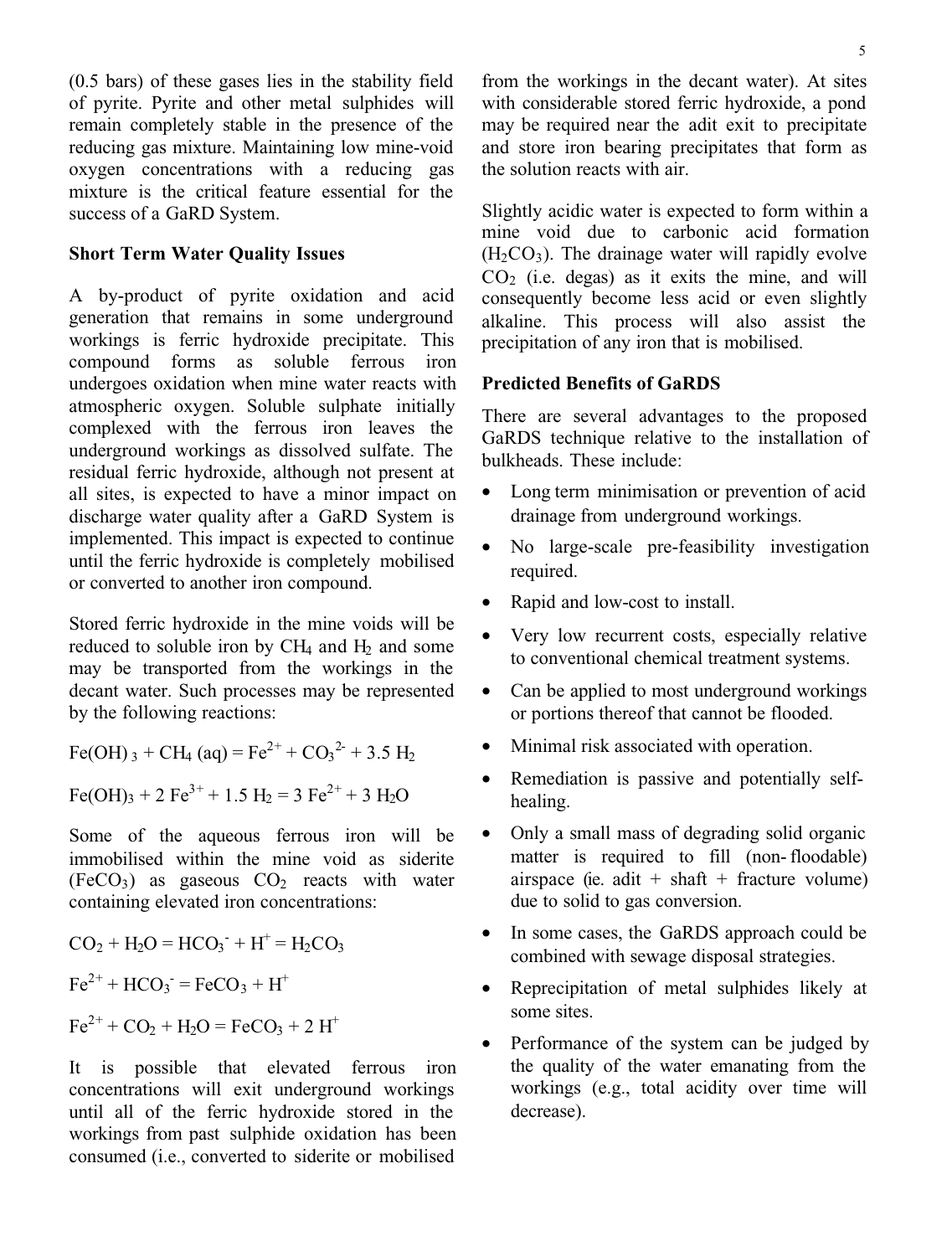### **Sites Where GaRDS May Be Inappropriate**

The volume of gas, and therefore the mass of organic matter, needed to maintain reducing conditions in underground workings will vary significantly from site to site. It will primarily be a function of the volume of mine + overlying pore space void, and the permeability of the rock mass overlying the mine void. Sites with competent weathered rock and soil horizons overlying the mine void (ie. low gas permeability covers) will minimise the loss of gases through the fractured rock mass. This will, in turn, minimise the consumption of organic matter and thereby lower operating costs.

GaRDS implementations may not be appropriate at sites where there is extensive collapsed ground (e.g., around some coal mines), or where the cost of providing relatively low permeability gas barriers is prohibitive (e.g., multiple connected workings in historical mining districts with adits, shafts, glory holes, pits, etc.).

### **Synergy with the Neutral Barrier Technology**

In the fractured rock mass above a mine void, the interaction of  $CO<sub>2</sub>$  gas with various aqueous species is expected to result in the precipitation of a range of secondary minerals such as siderite (as previously discussed), rhodochrosite (MnCO<sub>3</sub>), malachite/azurite (e.g.,  $Cu_2(OH)_2CO_3$ ), malachite/azurite  $(e.g.,$ smithsonite  $(ZnCO<sub>3</sub>)$  and possibly even ankerite<br>(Ca[Fe Mg Mn](CO<sub>3</sub>)) calcite (CaCO<sub>3</sub>)  $(Ca[Fe, Mg, Mn], (CO<sub>3</sub>)<sub>2</sub>)$  calcite  $(CaCO<sub>3</sub>)$ ,<br>dolomite  $(Ca.Mg(CO<sub>3</sub>)<sub>2</sub>)$  and magnesite  $(Ca, Mg(CO<sub>3</sub>)<sub>2</sub>)$  and magnesite  $(MgCO<sub>3</sub>)$ . The precipitation of assorted carbonate minerals in rock fractures will have the feedback effect of lowering permeability and thereby reducing water infiltration and gas diffusion from the mine. GaRDS is effectively a self-sealing approach, and therefore employs key aspects of the Neutral Barrier Technology (Waring and Taylor, 1999). This natural tendency to precipitate mineral carbonates could be enhanced by addition of lime and limestone to the surface to intercept drainage passing into the mine void. As a result, the low permeability seal over the mine is likely to improve with time, reducing the consumption of organic matter and lowering operational costs.

### **Natural Analogues**

Clay-capped putrescible landfills are excellent non-mining analogues for the GaRD System. In these environments, substantial volumes of roughly equal proportions of  $CO<sub>2</sub>$  and  $CH<sub>4</sub>$  are generated by anaerobic activity, resulting in the displacement of air from the vadose zone above the organic waste. Monitoring of landfill gas composition at sites across the world indicates that oxygen levels are routinely less than 1.0 vol.%, and commonly less than 0.1 vol.%. This indicates that pore gas displacement/reaction by biochemically generated  $CO<sub>2</sub>$  and  $CH<sub>4</sub>$  is highly effective in some subsurface environments. Abundant metal sulphide precipitation is also typical of most putrescible landfills.

The underground coal mining industry also provides a rare natural analogue to the GaRD System. Coal bed gas emissions dominated by  $CO<sub>2</sub>$  and  $CH<sub>4</sub>$  are filling underground mining voids in a defunct South African coal mine, and appear to be responsible for preventing acid generation from exposed pyrite by displacing air and reducing ambient oxygen levels to less than 5-6 vol.%. Mine water discharge is near neutral to slightly alkaline with low to moderate sulphate concentrations, strongly supporting the role of the reducing gas mixture in pyrite stabilisation.

#### **Conclusions**

GaRDS offers a new methodology for passively preventing the formation of ARD in underground mines that does not involve the installation of pressure bulkheads. This approach is expected to operate in two ways. First, by physically displacing oxygen from mine void or pore spaces, sulphide oxidation will be effectively terminated.<br>Second. by encouraging highly reducing Second, by encouraging highly reducing conditions, it will be possible to chemically reverse the acid-generating reactions that dominated prior to installation of GaRDS. Once all residual acid sulphate products have been expelled from the mine void and overlying pore spaces, aqueous sulphate concentrations are predicted to return to background levels.